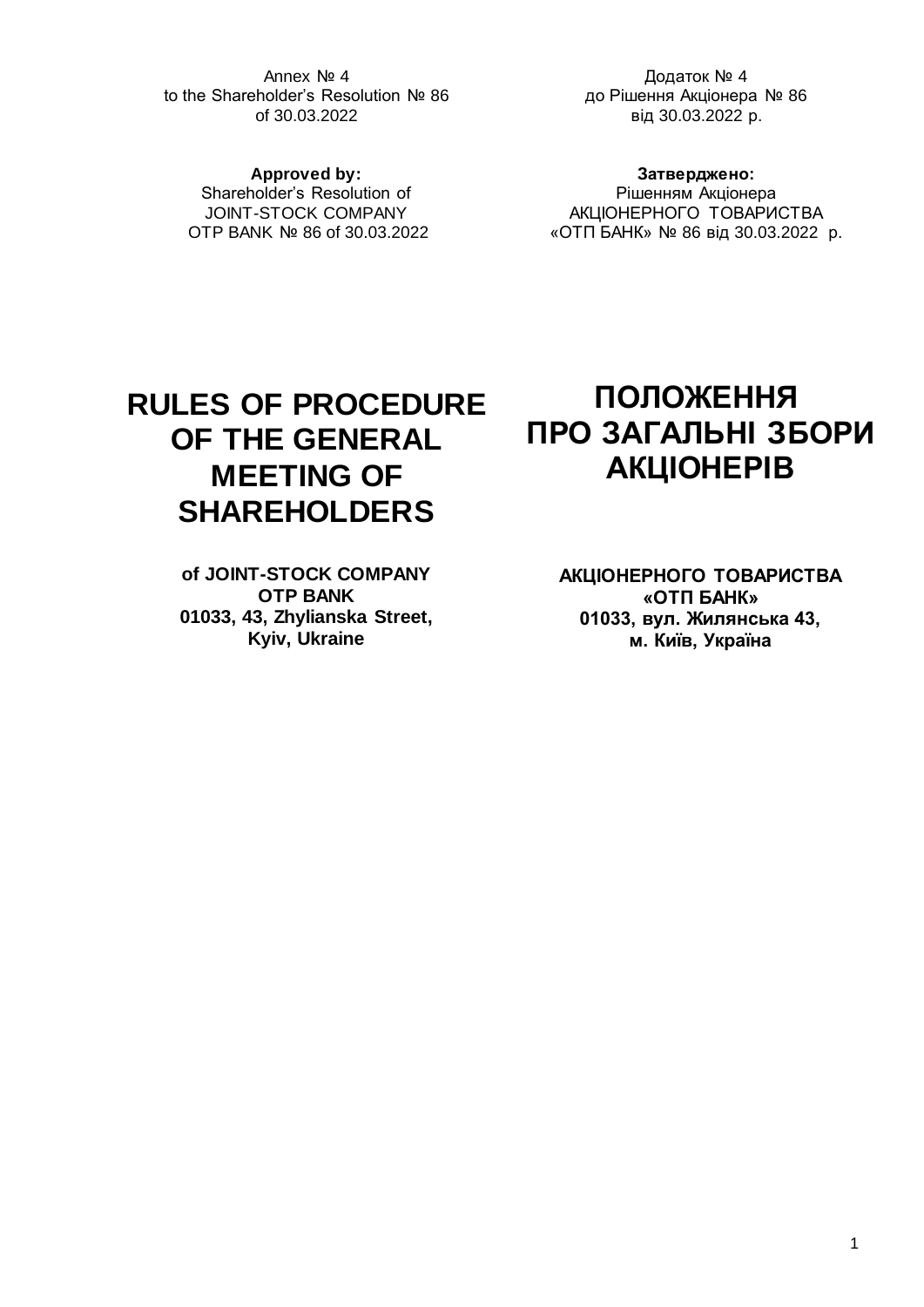# **CONTENTS**

| L. | <b>GENERAL PROVISIONS</b>                                                    | 3  |
|----|------------------------------------------------------------------------------|----|
|    | II. THE COMPETENCY OF THE<br><b>GENERAL MEETING</b>                          | 4  |
|    | III. THE RIGHT TO<br><b>PARTICIPATE IN THE</b><br><b>GENERAL MEETINGS</b>    | 8  |
|    | IV. ANNOUNCEMENT OF THE<br><b>GENERAL MEETING</b>                            | 8  |
|    | V. AGENDA OF THE<br><b>GENERAL MEETING</b>                                   | 9  |
|    | <b>VI. REPRESENTATION OF</b><br><b>SHAREHOLDERS</b>                          | 11 |
|    | <b>VII. THE MANNER OF HOLDING</b><br>THE GENERAL MEETING                     | 12 |
|    | <b>VIII. QUORUM OF THE GENERAL</b><br><b>MEETING</b>                         | 13 |
|    | IX. PROCEDURE FOR MAKING<br><b>DECISIONS BY THE</b><br><b>GENERAL MEETIN</b> | 13 |
|    | X. SHAREHOLDER'S<br><b>RESOLUTIONS</b>                                       | 15 |
|    | XI. CHANGES AND<br><b>AMENDMENTS</b>                                         | 16 |
|    | <b>XII. CLOSING PROVISIONS</b>                                               | 16 |

# **ЗМІСТ**

|  | <b>I. ЗАГАЛЬНІ ПОЛОЖЕННЯ</b>                                                | 3                       |
|--|-----------------------------------------------------------------------------|-------------------------|
|  | <b>II. КОМПЕТЕНЦІЯ ЗАГАЛЬНИХ</b><br><b>35OPIB</b>                           | $\overline{\mathbf{4}}$ |
|  | <b>III. ПРАВО НА УЧАСТЬ У</b><br>ЗАГАЛЬНИХ ЗБОРАХ                           | 8                       |
|  | <b>IV. ПОВІДОМЛЕННЯ ПРО</b><br><b>ПРОВЕДЕННЯ ЗАГАЛЬНИХ</b><br><b>35OPIB</b> | 8                       |
|  | <b>V. ПОРЯДОК ДЕННИЙ</b><br>ЗАГАЛЬНИХ ЗБОРІВ                                | 9                       |
|  | <b>VI. ПРЕДСТАВНИЦТВО</b><br><b>АКЦІОНЕРІВ</b>                              | 11                      |
|  | <b>VII. ПОРЯДОК ПРОВЕДЕННЯ</b><br>ЗАГАЛЬНИХ ЗБОРІВ                          | 12                      |
|  | <b>VIII.KBOPYM ЗАГАЛЬНИХ ЗБОРІВ</b>                                         | 13                      |
|  | <b>IX. ПОРЯДОК ПРИЙНЯТТЯ</b><br>РІШЕНЬ ЗАГАЛЬНИМИ<br><b>ЗБОРАМИ</b>         | 13                      |
|  | Х. РІШЕННЯ АКЦІОНЕРА                                                        | 15                      |
|  | ХІ. ЗМІНИ ТА ДОПОВНЕННЯ                                                     | 16                      |
|  | ХІІ. ЗАКЛЮЧНІ ПОЛОЖЕННЯ                                                     | 16                      |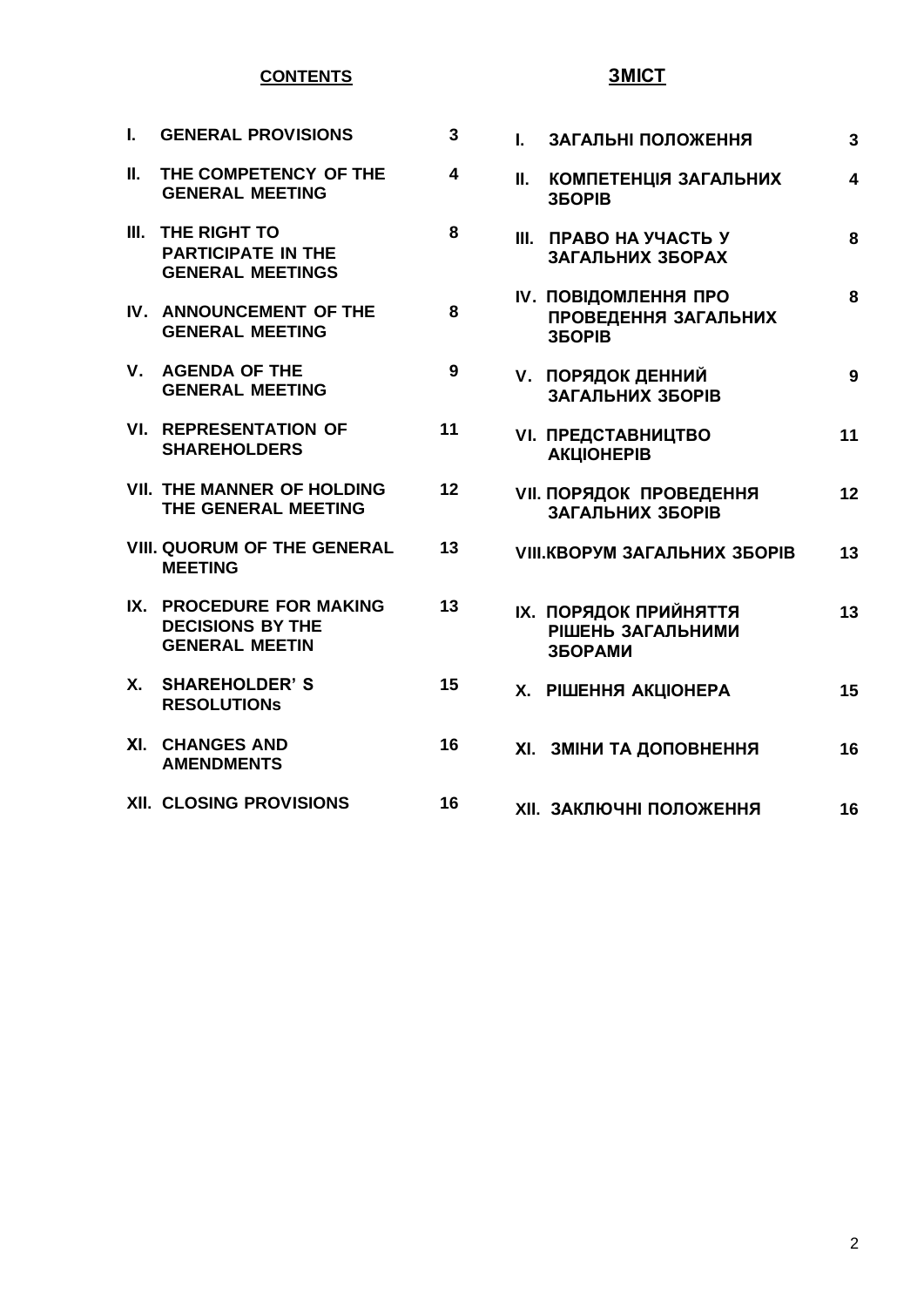## **I. GENERAL PROVISIONS**

## **Article 1**

(1) These Rules of Procedure are developed based on the Law of Ukraine "On Joint-Stock Companies", the Law of Ukraine "On banks and banking activity", the Articles of Association of JOINT-STOCK COMPANY OTP BANK, other normative acts and internal regulations of JOINT-STOCK COMPANY OTP BANK.

(2) These Rules of Procedure provide for the status, authority, the order of preparation, manner of calling and holding of the General Meetings of Shareholders of JOINT-STOCK COMPANY OTP BANK (hereinafter referred to as "the Bank") and, in particular, regulate the following issues:

- authority of the General Meetings;
- calling of the General Meetings;
- conducting of the General Meetings;
- manner of voting and decision-making at the General Meetings;
- minutes and decisions of the General Meetings;
- other issues related to the work of the General Meetings.

## **Article 2**

(1) These Rules of Procedure are binding upon all the Shareholder's representatives, members of the Supervisory Board, as well as upon the Management Board members and other persons present at a meeting in the capacity of presenters or advisors on certain issues.

#### **Article 3**

(1) All provisions of these Rules of Procedure shall comply with provisions of the Articles of Association of the Bank.

(2) In case any provision hereof proves contrary to any of the provisions of the Articles of Association of the Bank, the latter shall be applied.

### **Article 4**

(1) The General Meeting of Shareholders (hereinafter referred to as "the General Meeting") is the highest governing body of the Bank, which is entitled to make decisions on any issues

# **І. ЗАГАЛЬНІ ПОЛОЖЕННЯ**

#### **Стаття 1**

(1) Це Положення розроблено на підставі Закону України «Про акціонерні товариства», Закону України «Про банки та банківську діяльність», Статуту АКЦІОНЕРНОГО ТОВАРИСТВА «ОТП БАНК», інших нормативних актів та внутрішніх документів АКЦІОНЕРНОГО ТОВАРИСТВА «ОТП БАНК».

(2) Це положення визначає статус, компетенцію, порядок підготовки, скликання та проведення Загальних зборів Акціонерів АКЦІОНЕРНОГО ТОВАРИСТВА «ОТП БАНК» (надалі – «Банк») і, зокрема, регулює наступні питання:

- повноваження Загальних зборів;
- скликання Загальних зборів;
- порядок проведення Загальних зборів;
- порядок голосування й прийняття рішень Загальними зборами;
- протоколи та рішення Загальних зборів;
- інші питання, пов'язані з роботою Загальних зборів.

## **Стаття 2**

(1) Це Положення є обов'язковим до виконання всіма представниками Акціонера, членами Наглядової pади, членами Правління та іншими особами, присутніми на Загальних зборах в якості доповідачів або радників з певного кола питань.

#### **Стаття 3**

(1) Всі положення цього документу мають відповідати положенням Статуту Банку.

(2) У випадку, якщо будь-яке положення суперечить положенням Статуту Банку, останній буде мати переважну силу.

#### **Стаття 4**

(1) Загальні збори Акціонерів (надалі – Загальні збори) є вищим органом управління Банку, який може приймати рішення з будьяких питань діяльності Банку, в межах чинного законодавства України.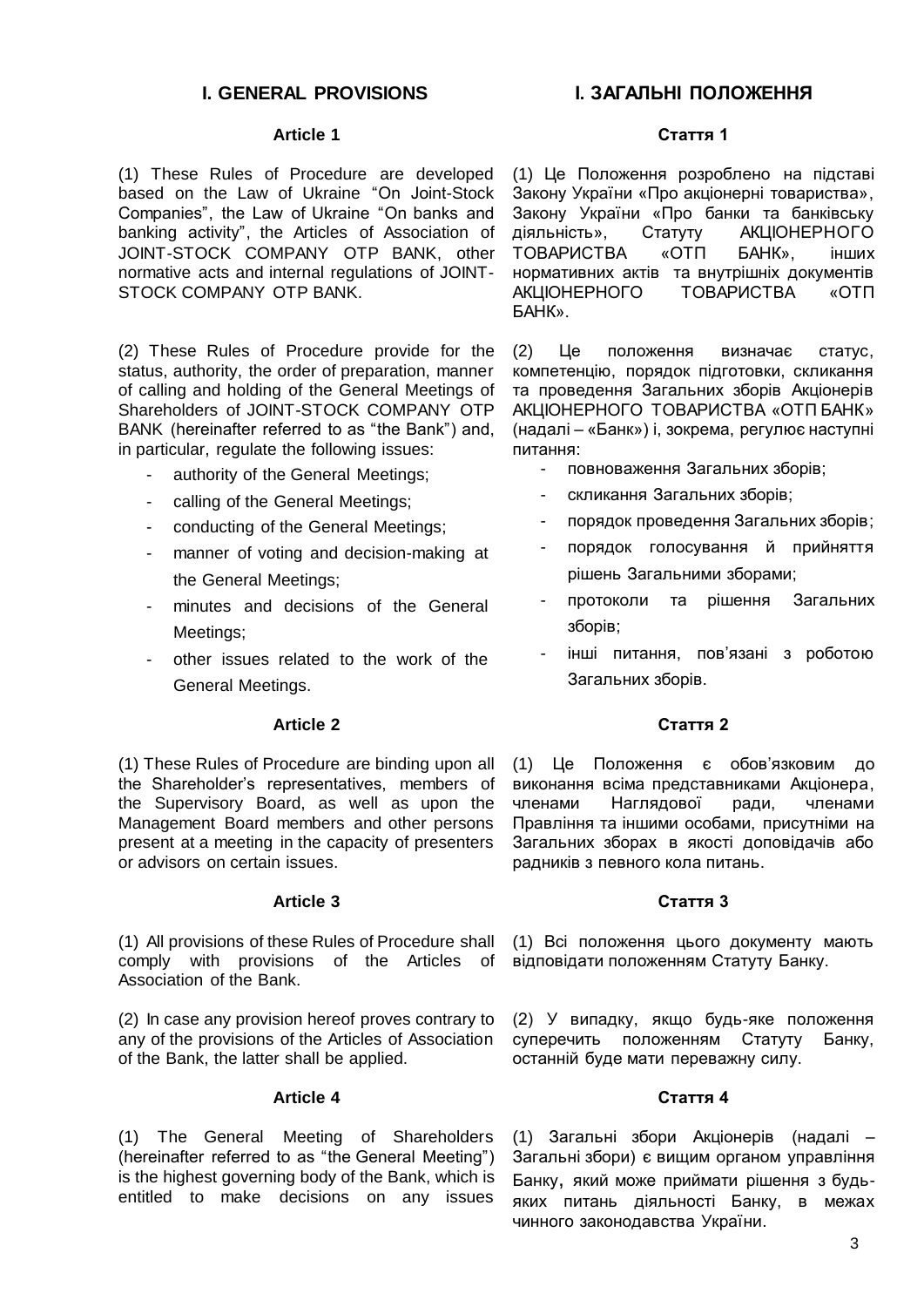concerning the Bank's activities, within the effective legislation of Ukraine.

#### **Article 5**

(1) The Bank shall obligatory convene the General Meeting annually (the annual General Meeting). The annual General Meeting is carried out not later than 30 April of the year following the reporting one. All other General Meetings, except of annual, are deemed unscheduled (extraordinary).

(2) Annual and unscheduled (extraordinary) General Meetings shall be convened by the Supervisory Board. The Shareholder, by its written request to the Management Board may demand convening of the Extraordinary Meeting at any time and for any reasons. If such a request is not satisfied by the Supervisory Board within 10 days from the date of receiving, the Shareholder may independently convene the General Meeting. The unscheduled (extraordinary) General Meeting shall be convened during 45 days from the date of obtaining by the Bank of a request about the date of its convening.

#### **Article 6**

(1) The General Meetings are carried out at the expense of the Bank. When a General Meeting in convened on initiative of the Shareholder (Shareholders), this Shareholder (Shareholders) pays (pay) expenses for organization, arrangement and holding of such a General Meeting.

## **II. THE COMPETENCY OF THE GENERAL MEETING**

#### **Article 7**

(1) The exclusive competence of the General Meeting of Shareholders of the Bank shall include decision-making on issues which are referred by the law to the exclusive competence of general meeting of shareholders of a joint-stock company, namely:

- 1) determination of the main directions of the Bank's activity;
- 2) bringing changes to the Bank's Articles of Association;
- 3) annulment (cancellation) of the Bank's redeemed shares;
- 4) change of a type of the company;
- 5) emission of shares, splitting or consolidation of shares;

#### **Стаття 5**

(1) Банк зобов'язаний щороку скликати Загальні збори (річні Загальні збори). Річні Загальні збори проводяться не пізніше 30 квітня наступного за звітним року. Усі інші Загальні збори, крім річних, вважаються позачерговими.

(2) Річні та позачергові Загальні збори скликаються Наглядовою радою. Акціонер Банку своєю письмовою вимогою до Правління може вимагати скликання позачергових Загальних зборів у будь-який момент та з будь-яких причин. Якщо така вимога не була задоволена Наглядовою радою протягом 10 днів з моменту її отримання, Акціонер може самостійно скликати Загальні збори. Позачергові збори мають бути проведені протягом 45 днів з дати отримання Банком вимоги про дату їх проведення.

#### **Стаття 6**

(1) Загальні збори проводяться за рахунок коштів Банку. У разі якщо Загальні збори проводяться з ініціативи Акціонера (акціонерів), цей Акціонер (акціонери) оплачує (оплачують) витрати на організацію, підготовку та проведення таких Загальних зборів.

## **ІІ. КОМПЕТЕНЦІЯ ЗАГАЛЬНИХ ЗБОРІВ**

#### **Стаття 7**

(1) До виключної компетенції Загальних зборів Акціонерів Банку належить вирішення питань, віднесених законом до виключної компетенції загальних зборів акціонерів акціонерного товариства, а саме:

- 1) визначення основних напрямків діяльності Банку;
- 2) внесення змін до Статуту Банку;
- 3) анулювання викуплених акцій Банку;
- 4) зміни типу товариства;
- 5) емісію акцій, дроблення або консолідацію акцій;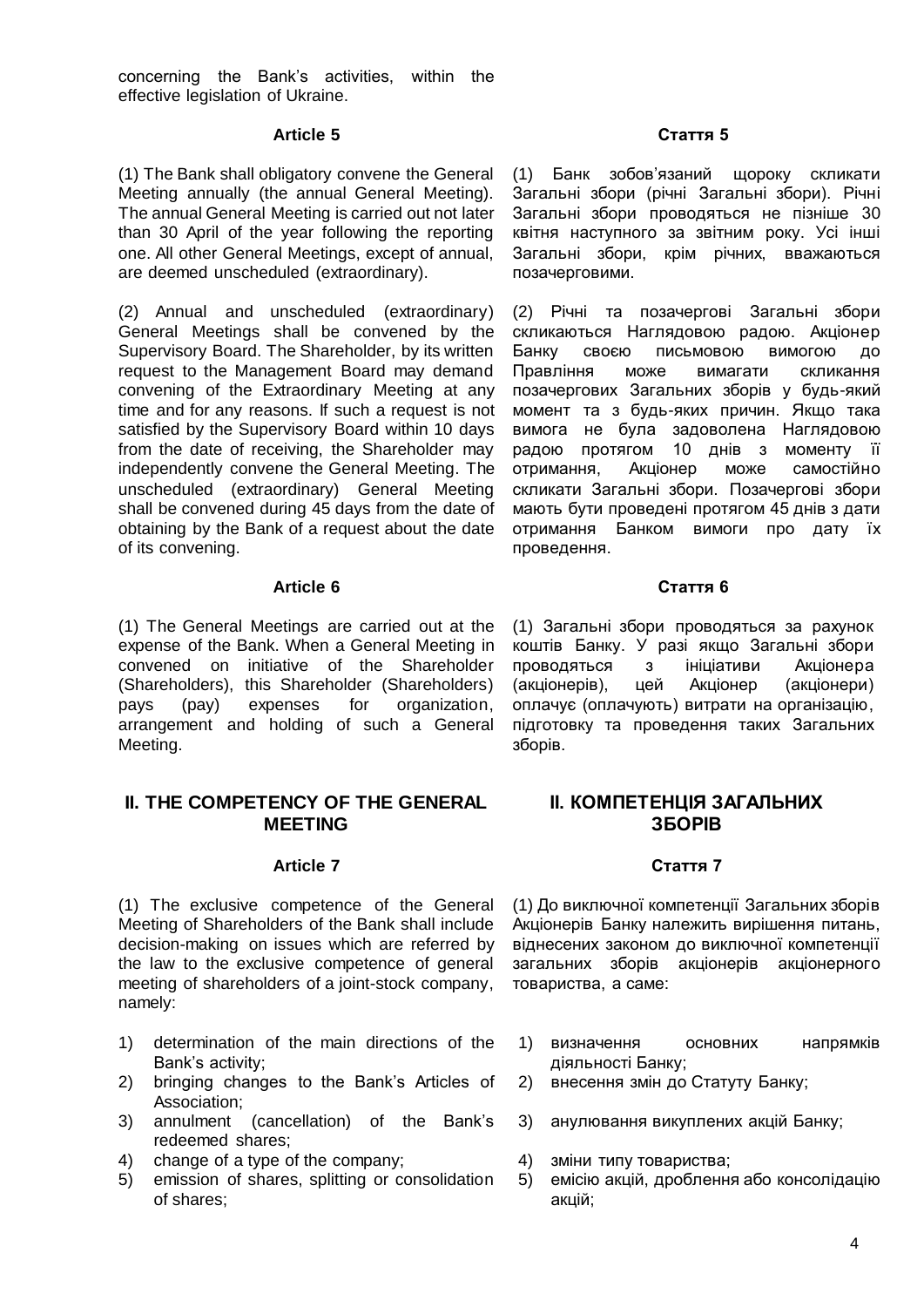- 6) emission of securities that can be converted into shares;
- 7) increase or decrease of the Bank's authorized share capital;
- 8) approval of the Rules of Procedure of the General Meeting, Supervisory Board, as well as bringing changes to them;
- 9) approval of the Remuneration Regulation of the members of the Supervisory Board of the Bank;
- 10) approval of the report on the remuneration of the members of the Supervisory Board of the Bank;
- 11) approval of annual results on performance of the Bank's activity (annual report);
- 12) consideration of the report of the Supervisory Board and approval of measures by results of its consideration;
- 13) consideration of the conclusions of the external audit(-or) and approval of measures by results of its consideration;
- 14) distribution of profit and losses of the Bank;
- 15) redemption by the Bank of the placed shares, except the cases of obligatory redemption of shares, envisaged by the effective legislation;
- 16) non-usage of the preferential right of the Shareholders to purchase shares of additional emission in the process of their placement;
- 17) approval of the amount of annual dividends;
- 18) issues of the order of holding of the General Meeting;
- 19) election (appointment) of the Supervisory Board chairman and members, approval of the terms and conditions of civil, labor agreements (contracts), that are concluded with them, determination of the amount of remuneration for them, including incentive and compensation payments, appointment of the authorized person for signing agreements (contracts) with the Supervisory Board members;
- 20) withdrawal of authorities (revocation) of the Supervisory Board chairman and members;
- 21) on reorganisation and cessation of the Bank, liquidation of the Bank, on appointment of liquidation commission (liquidator) of the Bank, approval of the procedure and terms of liquidation, the order of the property partition (distribution) between the Shareholders, that will remain after the creditors' claims are satisfied, and approval of the liquidation balance;
- 22) making decision by results of consideration of the Supervisory Board's report;
- 23) approval of the principles (code) of corporate governance of the Bank;
- 6) емісію цінних паперів, які можуть бути конвертовані в акції;
- 7) збільшення чи зменшення статутного капіталу Банку;
- 8) затвердження положень про Загальні збори, Наглядову раду, а також внесення змін до них;
- 9) затвердження положення про винагороду членів Наглядової ради Банку;
- 10) затвердження звіту про винагороду членів Наглядової ради Банку;
- 11) затвердження річних результатів діяльності Банку (річного звіту);
- 12) розгляд звіту Наглядової ради та затвердження заходів за результатами його розгляду;
- 13) розгляд висновків зовнішнього аудиту та затвердження заходів за результатами його розгляду;
- 14) розподілу прибутку і збитків Банку;
- 15) викупу Банком розміщених ним акцій, крім випадків обов'язкового викупу акцій, передбачених чинним законодавством;
- 16) невикористання переважного права акціонерами на придбання акцій додаткової емісії у процесі їх розміщення;
- 17) затвердження розміру річних дивідендів;
- 18) питань порядку проведення Загальних зборів;
- 19) обрання (призначення) голови та членів Наглядової ради, затвердження умов цивільно-правових, трудових договорів (контрактів), що укладатимуться з ними, встановлення розміру їх винагороди, у тому числі заохочувальних та компенсаційних виплат, обрання особи, яка уповноважується на підписання договорів (контрактів) з членами Наглядової ради;
- 20) припинення повноважень (відкликання) голови та членів Наглядової ради;
- 21) про виділ та припинення Банку, про ліквідацію Банку, обрання ліквідаційної комісії (ліквідатора) Банку, затвердження порядку та строків ліквідації, порядку розподілу між акціонерами майна, що залишається після задоволення вимог кредиторів, і затвердження ліквідаційного балансу;
- 22) прийняття рішення за наслідками розгляду звіту Наглядової ради;
- 23) затвердження принципів (кодексу) корпоративного управління Банку;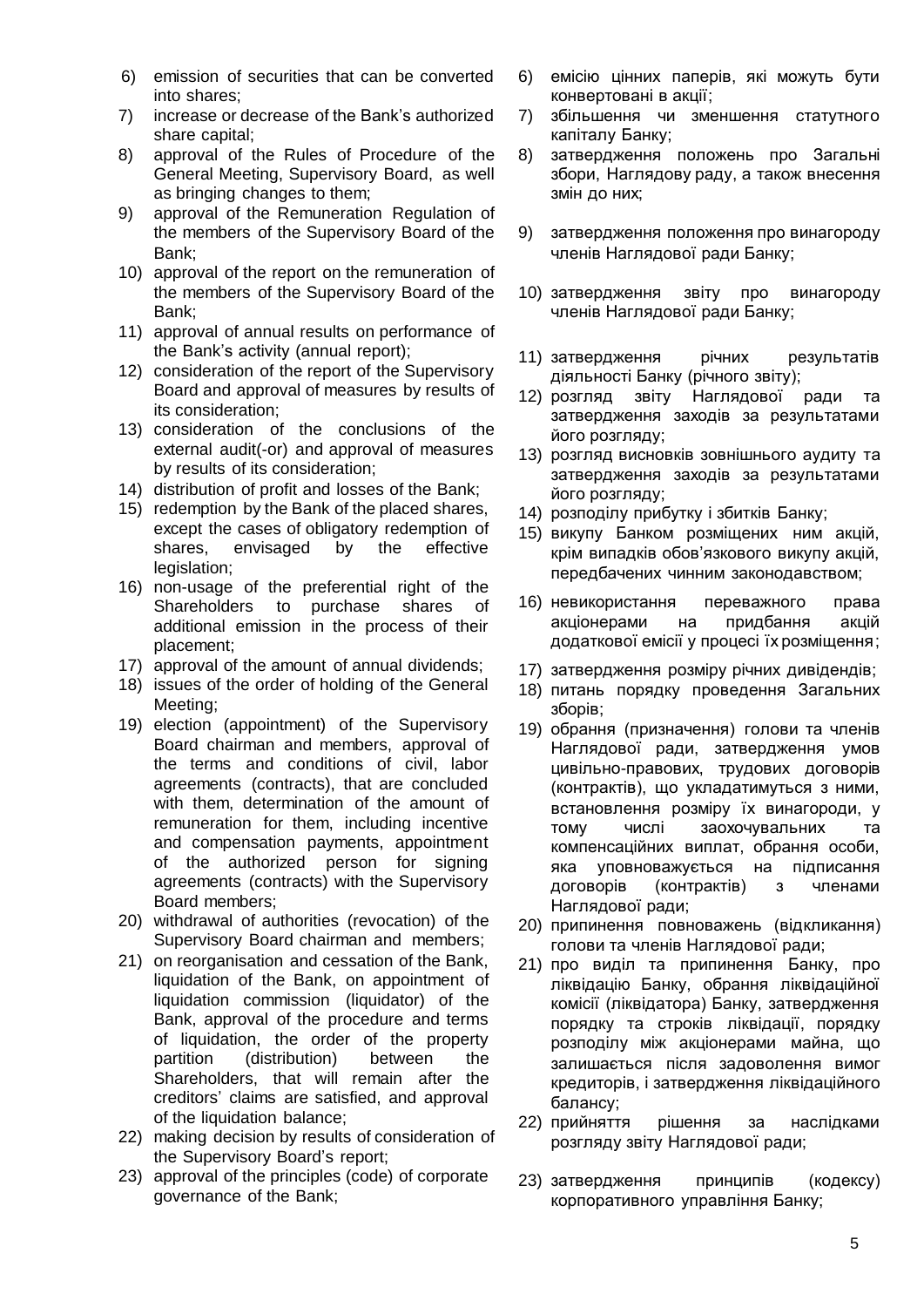- 24) appointment of commission in charge of cessation of the Bank;
- 25) calling the Bank's officials to the property responsibility;
- 26) appointment of the members of the Counting Commission, making decision about termination of their authorities;
- 27) giving consent to concluding significant agreement in cases stipulated by the current legislation of Ukraine;
- 28) giving consent to concluding agreement with interest in cases stipulated by the current legislation of Ukraine;
- 29) making decisions on other issues within the exclusive competence of the General Meeting of Shareholders in accordance with the current legislation in force, the Articles of Association or these Rules of Procedure of the General Meeting of the Bank.

(2) The authorities to make decisions belonging to the exclusive competence of the General Meeting cannot be delegated or attributed to other Bank's bodies.

(3) In addition to the above-mentioned issues, other issues may be referred to the competence of the General Meeting of the Bank by the Articles of Association, except those, the limitations regarding which are determined by the effective legislation of Ukraine.

(4) In order to perform a comprehensive analysis of the received information / documents and to make informed decisions, the General Meeting receives from the Supervisory Board / secretary of the Supervisory Board the following information in advance: 1) requirements of the legislation of Ukraine to the members of the Supervisory Board, including those who represent the Bank's Shareholder; 2) the Bank's procedure for selection, evaluating and electing candidates for position of a Supervisory Board member, including the profile matrix of the Supervisory Board; 3) materials about the candidates for the positions of members of the Supervisory Board (in case if the relevant item/proposals are placed on the agenda of the General Meeting).

(4.1) The Shareholder of the Bank can familiarize with documentation and information in the manner and to the extent established by the effective legislation of Ukraine (including but not limited to the materials necessary for decision-making on draft agenda of the General Meeting, as well as with the requirements of the legislation of Ukraine, which are put forward to members of the Supervisory Board, the procedure for identifying, assessing and electing candidates for positions of

- 24) обрання комісії з припинення Банку;
- 25) притягнення до майнової відповідальності посадових осіб Банку;
- 26) обрання членів лічильної комісії, прийняття рішення про припинення їх повноважень;
- 27) надання згоди на вчинення значного правочину у випадках, передбачених чинним законодавством України;
- 28) надання згоди на вчинення правочинів із заінтересованістю у випадках, передбачених чинним законодавством України;
- 29) вирішення інших питань, що належать до виключної компетенції Загальних зборів згідно з чинним законодавством, Статутом або цим Положенням про Загальні збори Банку.

(2) Повноваження з прийняття рішень, що належать до виключної компетенції Загальних зборів, не можуть бути передані чи віднесені до компетенції інших органів Банку.

(3) Крім зазначених вище питань, до компетенції Загальних зборів Банку Статутом можуть бути віднесені також й інші питання, за винятком питань, обмеження щодо яких визначені чинним законодавством України.

(4) Загальні збори для здійснення всебічного аналізу отриманої інформації/документів та прийняття виважених рішень завчасно отримують від Наглядової ради / секретаря Наглядової ради інформацію про: 1) вимоги законодавства України, які висуваються до членів Наглядової ради, уключаючи тих, що є представниками Акціонера Банку; 2) порядок Банку щодо виявлення, оцінки та обрання кандидатів у члени Наглядової ради банку, включаючи матрицю профілю Наглядової ради; 3) матеріали про кандидатів на посади членів Наглядової ради (у разі включення відповідного питання/пропозицій до порядку денного Загальних зборів).

4.1) Акціонер Банку може ознайомитися з документами та інформацією в порядку та обсязі, передбаченому чинним законодавством України (в тому числі, але не виключно, з матеріалами, необхідними для прийняття рішень з питань проекту порядку денного Загальних зборів, а також з вимогами законодавства України, які висуваються до членів Наглядової ради, порядком виявлення, оцінки та обрання кандидатів у члени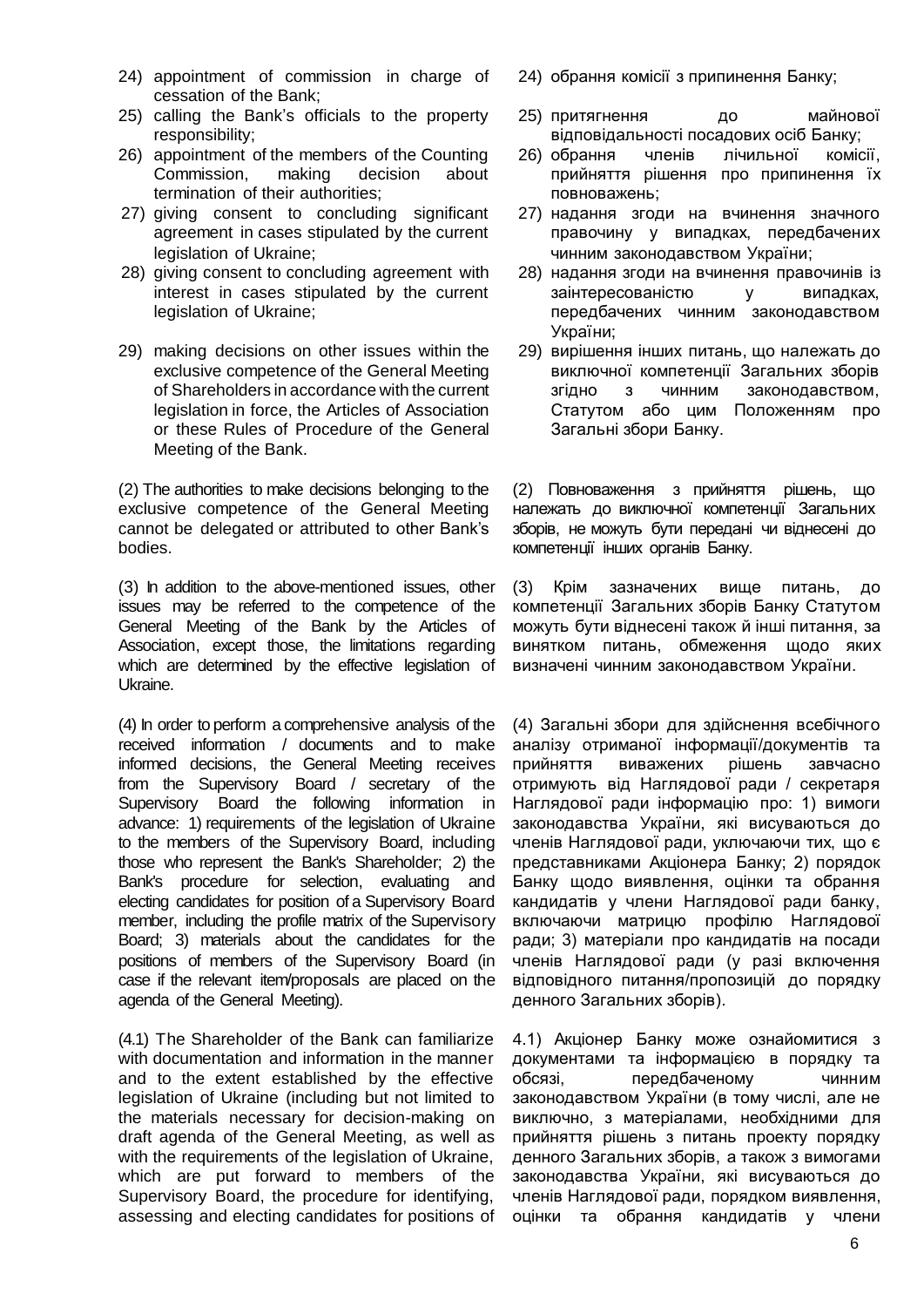members of the Supervisory Board, the profile matrix of the Supervisory Board, the materials about the candidates for positions of members of the Supervisory Board, the requirements of the legislation of Ukraine regarding the system of remuneration (payment) in the Bank, the information about the activities of the Bank, including the results of external audit and the results of the assessment by the National Bank of Ukraine of the activities of the Supervisory and Management Boards during the assessment of the effectiveness of corporate governance of the Bank). The Shareholder of the Bank can familiarize with the documentation and information at the location of the Bank (43 Zhylianska Street, the city of Kyiv, Ukraine, office 402), on working days of the Bank from 9 a.m. to 6 p.m., Kyiv time, (UTC+02:00).

(5) The National Bank of Ukraine has a right to demand convening an unscheduled (extraordinary) General Meeting.

(6) The National Bank of Ukraine has the right to provide written recommendations to the General Meeting to improve the efficiency of management and control over the Bank's activities, if by the results of the carried out evaluation/assessment the National Bank of Ukraine has reasons to believe that within the powers of the Supervisory Board it is not ensured an effective management and control over the Bank's activities.

(7) Within two months from the date of receipt of written recommendations from the National Bank of Ukraine concerning the improvement of efficiency of management and control over the Bank's activities by the Bank's Supervisory Board, the General Meeting shall inform the National Bank of Ukraine about the measures that have been undertaken or will be undertaken for the fulfillment of the provided recommendations.

(8) The National Bank of Ukraine has the right to request changes in the personal structure of the Supervisory Board if it finds out that the collective suitability of the Supervisory Board does not meet the criteria set by the National Bank of Ukraine or if no measures have been undertaken by the General Meeting to improve the activities of the Supervisory Board in order to ensure its effective management and control over the Bank's activities.

(9) At the request of the National Bank of Ukraine, the General Meeting is obliged to take measures to change the personal structure of the Bank's Supervisory Board.

Наглядової ради, матрицею профілю Наглядової ради, матеріалами про кандидатів на посади членів Наглядової ради, вимогами законодавства України щодо системи винагороди (оплати) Банку, інформацією про діяльність Банку, у тому числі про результати зовнішнього аудиту та результати оцінки Національним банком України діяльності Наглядової ради та Правління під час оцінки ефективності корпоративного управління Банку). Ознайомлення з документами та інформацією здійснюється за місцезнаходженням Банку (Україна, м. Київ, вул. Жилянська, 43, офіс 402) в робочі дні Банку з 09:00 до 18:00 за київським часом (UTC+02:00).

(5) Національний банк України має право вимагати позачергового скликання Загальних зборів.

(6) Національний банк України має право надати Загальним зборам Банку письмові рекомендації щодо підвищення Наглядовою радою ефективності управління та контролю за діяльністю Банку, якщо за результатами проведеної оцінки Національний банк України має підстави вважати, що в межах повноважень Наглядової ради не забезпечується ефективне управління та контроль за діяльністю Банку.

(7) Загальні збори зобов'язані протягом двох місяців з дня отримання від Національного банку України письмових рекомендацій щодо підвищення Наглядовою радою банку ефективності управління та контролю за діяльністю Банку повідомити Національний банк України про заходи, яких вжито або буде вжито для виконання наданих рекомендацій.

(8) Національний банк України має право вимагати зміни персонального складу Наглядової ради Банку, якщо встановить, що колективна придатність Наглядової ради не відповідає критеріям, визначеним Національним банком України, або якщо Загальними зборами не вжито заходів для вдосконалення діяльності Наглядової ради з метою забезпечення нею ефективного управління та контролю за діяльністю Банку.

(9) Загальні збори зобов'язані на вимогу Національного банку України вжити заходів для зміни персонального складу Наглядової ради Банку.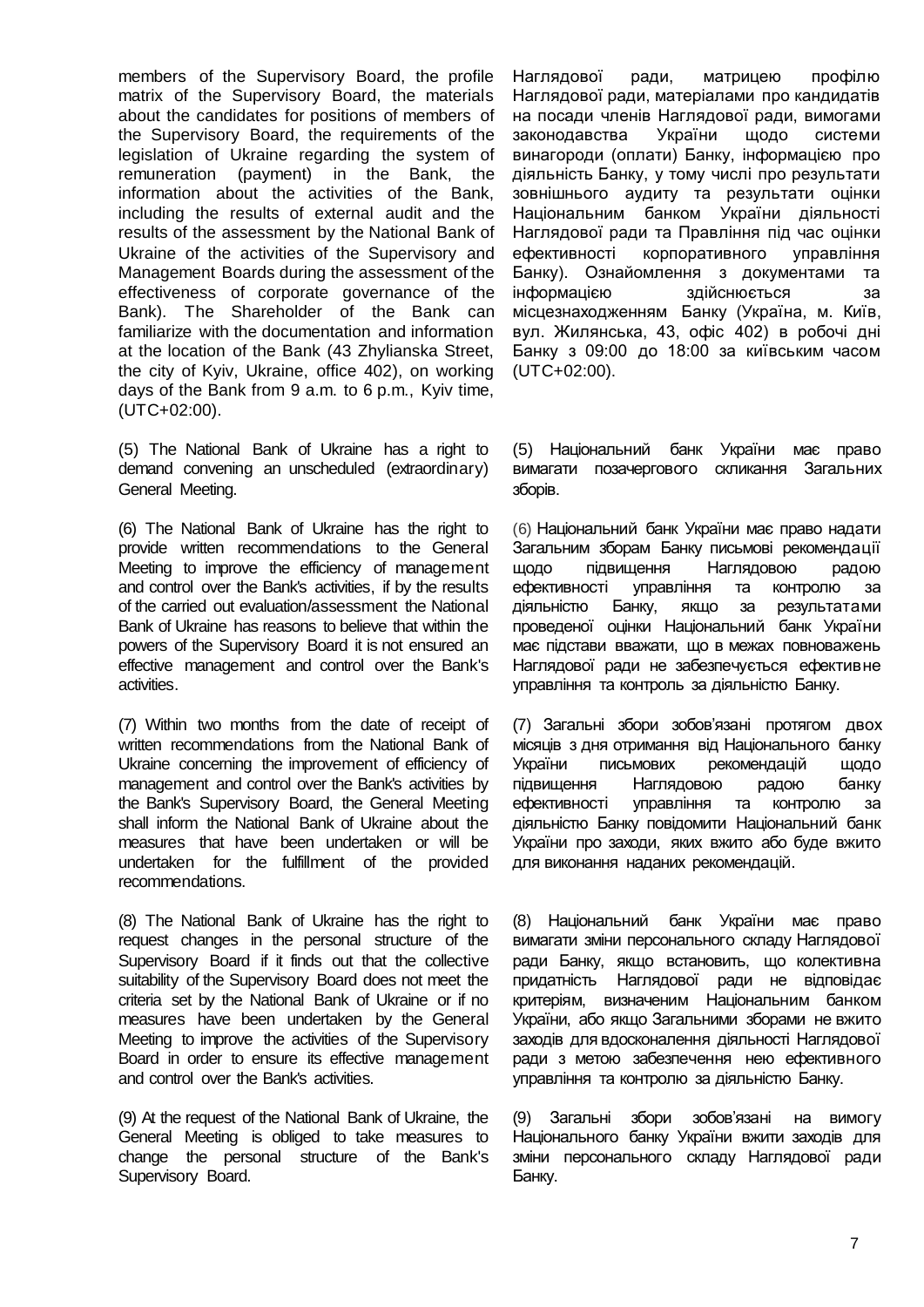(10) Decision of the General Meeting has no legal force if it is adopted:

1) using the right to vote by persons who were temporarily banned by the National Bank of Ukraine from using the right to vote at the General Meeting of Shareholders of the Bank and / or the National Bank of Ukraine demanded the alienation of shares (units) of the Bank;

2) using the right to vote on shares acquired as a result of a transaction that is void.

## **III. THE RIGHT TO PARTICIPATE IN THE GENERAL MEETINGS**

#### **Article 8**

(1) The sole Shareholder of the Bank may be present at the General Meeting and participate in voting via its authorized representative (representatives).

(2) On invitation of the person who convenes the General Meeting the representative of the National bank of Ukraine, representative of the auditor and officials of the Bank, regardless of holding shares by them, can participate in the General Meeting.

(3) The right of the sole Shareholder to participate in the General Meeting and to making sole decisions is confirmed by the list of Shareholders, compiled as of 24:00 hour p.m. three business (working) days prior to convening such a Meeting, in accordance with the Ukrainian legislation on depositary system. It is forbidden to bring changes to the list (register) of Shareholders, who have the right to participate in the General Meeting, after it is compiled.

## **IV. ANNOUNCEMENT OF THE GENERAL MEETING**

#### **Article 9**

(1) Notification about convening the annual General Meeting is approved by the Supervisory Board of the Bank. The Supervisory Board of the Bank submits the draft agenda of the General Meeting.

(2) The Shareholder shall be notified of the General Meeting of the Shareholders personally by sending information on convening the General Meeting by mail, E-mail, courier or telefax. The notification shall be sent out not later than 30 days

(10) Рішення Загальних зборів не має юридичної сили у разі якщо його прийнято:

1) з використанням права голосу особами, яким Національний банк України тимчасово заборонив використання права голосу на Загальних зборах Акціонерів Банку та/або висунув вимогу про відчуження акцій (паїв) Банку;

2) з використанням права голосу за акціями, набутими внаслідок вчинення правочину, який є нікчемним.

# **ІІІ. ПРАВО НА УЧАСТЬ У ЗАГАЛЬНИХ ЗБОРАХ**

#### **Стаття 8**

(1) У Загальних зборах може приймати участь єдиний Акціонер Банку, який діє через свого уповноваженого представника (представників).

(2) На Загальних зборах за запрошенням особи, яка скликає Загальні збори, також можуть бути присутні представник Національного банку України, представник аудитора та посадові особи Банку незалежно від володіння ними акціями Банку.

(3) Право єдиного Акціонера на участь у Загальних зборах та одноосібне прийняття рішень підтверджується переліком акціонерів, що складається станом на 24 годину за три робочих дні до проведення таких зборів у порядку встановленому законодавством про депозитарну систему України. Вносити зміни до переліку акціонерів, які мають право на участь у Загальних зборах, після його складення заборонено.

## **IV. ПОВІДОМЛЕННЯ ПРО ПРОВЕДЕННЯ ЗАГАЛЬНИХ ЗБОРІВ**

#### **Стаття 9**

(1) Повідомлення про проведення річних Загальних зборів затверджується Наглядовою радою Банку. Направлення проекту порядку денного Загальних зборів здійснюється Наглядовою радою Банку.

(2) Про проведення Загальних зборів Акціонер повідомляється персонально шляхом надіслання йому інформації про скликання Загальних зборів поштою, електронною поштою, кур'єром або по телефаксу.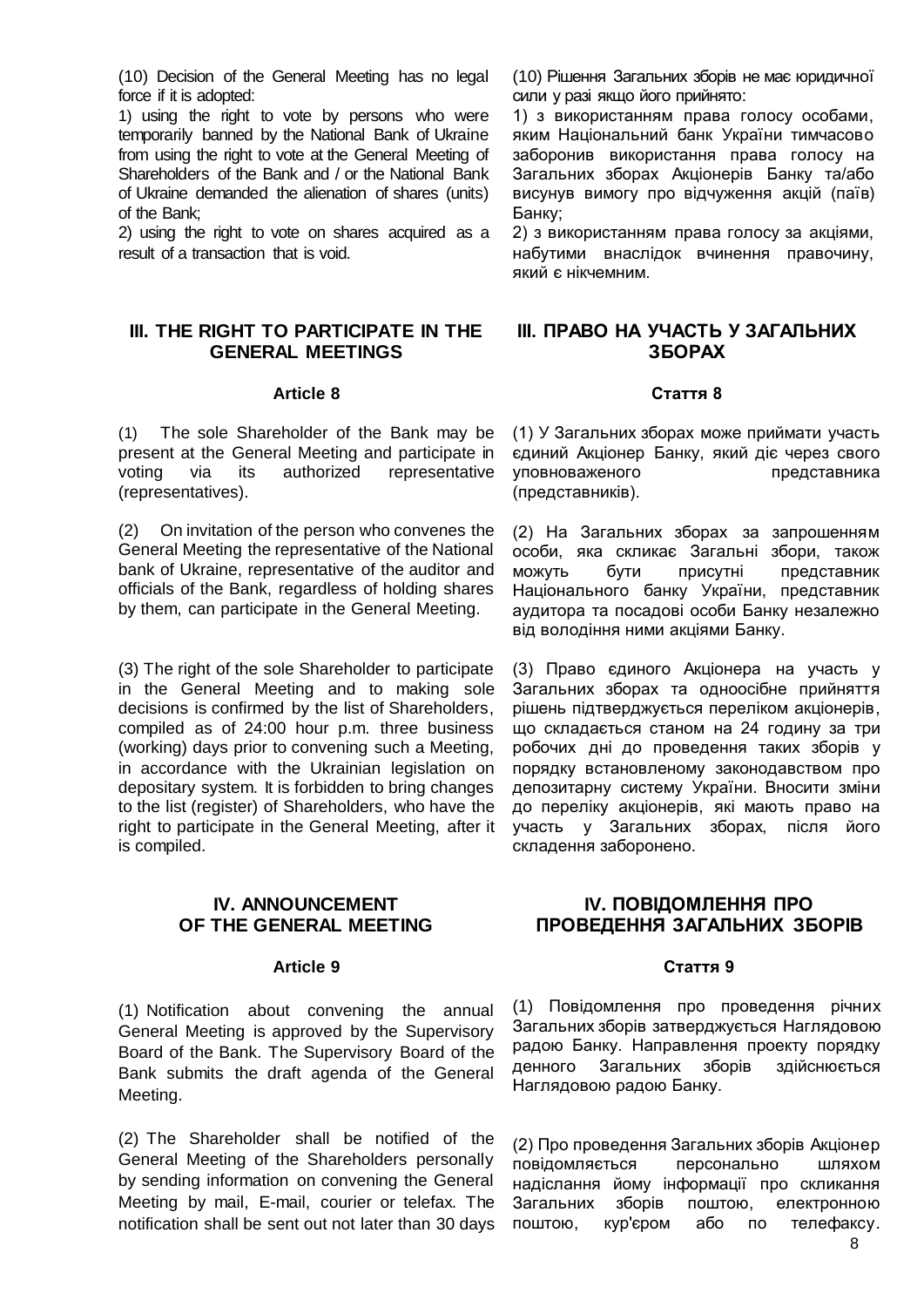prior to date of its convening. If this serves the interests of the Bank, the Supervisory Board may convene an unscheduled (extraordinary) General Meeting. Convocation of an unscheduled (extraordinary) General Meeting is announced not later than 15 days prior to the date of its holding. In such case, the Supervisory Board approves the draft agenda of a General Meeting, and in the event of an unscheduled General Meeting convening at the Shareholders' request – by the Shareholders, requesting it.

#### **Article 10**

(1) The notice about holding the General Meeting shall contain the following data:

- 1) full name and location of the Bank;
- 2) date, time and place (with indication of the number of a room, office or hall, where the Shareholders shall arrive in) of holding the General Meeting;
- 3) the time of start and end of registration of the Shareholders for their participation in the General Meeting;
- 4) date of compiling the list of the Shareholders (extract from the Shareholders' register), who have the right to participate in the General Meeting;
- 5) list of issues placed on the draft Agenda;
- 6) the procedure of acquainting a Shareholder with materials, allowing the Shareholder to get prepared to the General Meeting;
- 7) the procedure for participation and voting at the General Meeting according to Power of Attorney;
- 8) information on the purpose of decreasing the authorized share capital and the manner in which such a procedure will be conducted (only in case of placing on the agenda of an issue of decreasing the authorized share capital);
- 9) other data according to the effective legislation of Ukraine.

## **V. AGENDA OF THE GENERAL MEETING**

#### **Article 11**

(1) Draft Agenda of the General Meeting is approved by the Supervisory Board of the Bank and in the event of an unscheduled General Meeting convening at the Shareholders' request – by the Shareholders, requesting it.

Повідомлення повинно бути надіслано не пізніше ніж за 30 днів до дати їх проведення. В разі, якщо цього вимагають інтереси Банку в цілому, Наглядова рада може скликати позачергові Загальні збори. Скликання позачергових Загальних зборів здійснюється не пізніше ніж за 15 днів до дати їх проведення. У такому разі Наглядова рада затверджує проект порядку денного Загальних зборів, а в разі скликання позачергових Загальних зборів на вимогу акціонерів, акціонерами, які цього вимагають.

#### **Стаття 10**

(1) Повідомлення про проведення Загальних зборів Банку має містити такі дані:

- 1) повне найменування та місцезнаходження Банку;
- 2) дату, час та місце (із зазначенням номера кімнати, офісу або залу, куди мають прибути акціонери) проведення Загальних зборів;
- 3) час початку і закінчення реєстрації акціонерів для участі у Загальних зборах;
- 4) дата складення переліку акціонерів (виписки з реєстру акціонерів), які мають право на участь у Загальних зборах;
- 5) перелік питань, включених до проекту порядку денного;
- 6) порядок ознайомлення Акціонера з матеріалами, з якими він може ознайомитися під час підготовки до Загальних зборів;
- 7) порядок участі та голосування на Загальних зборах за довіреністю;
- 8) дані про мету зменшення статутного капіталу та спосіб, у який буде проведено таку процедуру (лише у разі включення до порядку денного питання про зменшення статутного капіталу);
- 9) інші дані згідно чинного законодавства України.

# **V. ПОРЯДОК ДЕННИЙ ЗАГАЛЬНИХ ЗБОРІВ**

#### **Стаття 11**

(1) Проект порядку денного Загальних зборів затверджується Наглядовою радою Банку, а в разі скликання позачергових Загальних зборів на вимогу акціонерів, - акціонерами, які цього вимагають.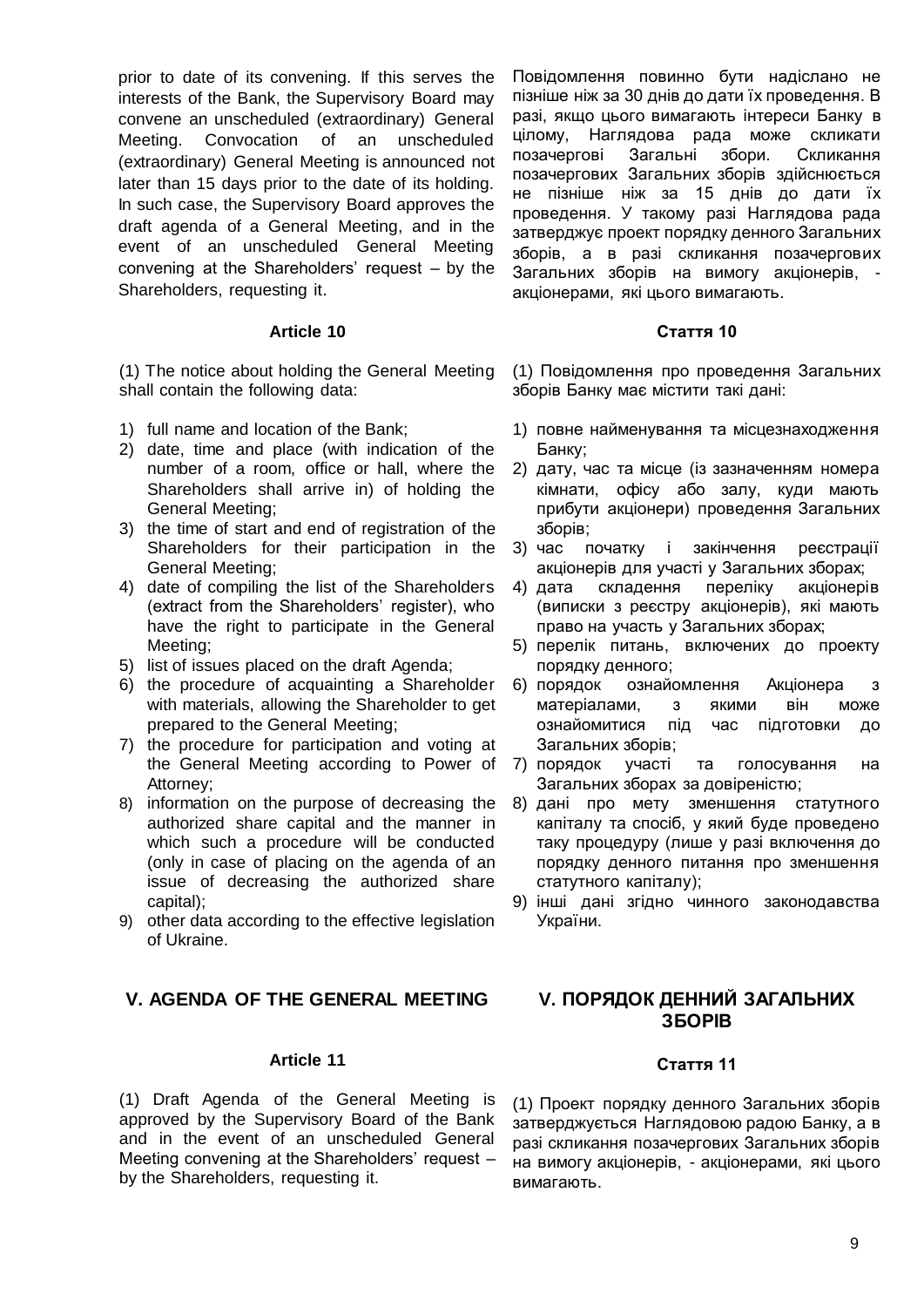(2) The issues specified in the sub-points 11, 14 and 22 of Article 7 of Chapter II of these Rules of Procedure are obligatory placed on the Agenda of the each General Meeting.

(3) At least once in three years the issues specified in the sub-points 19 and 20 of Article 7 of Chapter II of these Rules of Procedure are obligatory placed on the Agenda of a General Meeting.

(4) The Shareholder has the right to bring proposals concerning the draft Agenda of the General Meeting as well as concerning new candidates to the governing bodies (Supervisory Board), the number of which should not exceed the quantitative number of each of the governing body, and to demand inclusion of additional items. Proposals are brought not later than 20 (twenty) days prior to the date of the General meeting, concerning candidates to the composition of the Bank's bodies - not later than 7 (seven) days prior to the date of convening the General Meeting.

(4.1) Proposals for the inclusion of new issues in the draft Agenda should include relevant draft decisions on these issues. Proposals for candidates to position of the members of the Supervisory Board shall include information on whether the proposed candidate is a representative of the Shareholder or that the candidate is nominated for the position of an independent Supervisory Board member. Candidate for the position of a Supervisory Board member shall comply with the qualification requirements established by the National Bank of Ukraine.

(4.2) In case of submission by the Shareholder of a proposal to the draft agenda of the General Meeting regarding the early termination of the powers of the chairman of the collegial executive body, at the same time, a proposal for the candidature for the election of the chairman of the collegial executive body of the Bank or the appointment of a person who temporarily exercises his powers shall be submitted.

(4.3) The Shareholder's proposals, received in a written form at the address of the Bank, are obligatory placed on the draft Agenda of the General Meeting. Such proposals / changes to the draft Agenda do not require the approval of the Supervisory Board.

(5) Changes to the draft agenda of the General Meeting are introduced only by including new issues and draft decisions on the proposed issues. The Bank has no right to make changes to the issues proposed by the Shareholder.

(2) До порядку денного кожних річних Загальних зборів обов'язково вносяться питання, передбачені підпунктами 11, 14 та 22 Статті 7 Розділу ІІ цього Положення.

(3) Не рідше ніж раз на три роки до порядку денного Загальних зборів обов'язково вносяться питання, передбачені підпунктами 19 та 20 Статті 7 Розділу ІІ цього Положення.

(4) Акціонер має право вносити пропозиції щодо проекту порядку денного Загальних зборів, а також щодо нових кандидатів до складу органів Банку, кількість яких не може перевищувати кількісного складу кожного з органів, та вимагати включення додаткових питань. Пропозиції вносяться не пізніше ніж за 20 (двадцять) днів до дати проведення Загальних зборів, а щодо кандидатів до складу органів Банку – не пізніше ніж за 7 (сім) днів до дати проведення Загальних зборів.

(4.1) Пропозиції щодо включення нових питань до проекту порядку денного повинні містити відповідні проекти рішень з цих питань. Пропозиції щодо кандидатів у члени Наглядової ради мають містити інформацію про те, чи є запропонований кандидат представником Акціонера, або про те, що кандидат пропонується на посаду члена Наглядової ради - незалежного. Кандидат на посаду члена Наглядової ради повинен відповідати кваліфікаційним вимогам, установленим Національним банком України.

(4.2) У разі подання Акціонером пропозиції до проекту порядку денного Загальних зборів щодо дострокового припинення повноважень голови колегіального виконавчого органу одночасно обов'язково подається пропозиція щодо кандидатури для обрання голови колегіального виконавчого органу Банку або призначення особи, яка тимчасово здійснюватиме його повноваження.

(4.3) Пропозиції Акціонера, отримані на адресу Банку у письмовій формі, включаються до проекту порядку денного Загальних зборів обов'язково. Такі пропозиції / зміни до проекту порядку денного не потребують погодження Наглядовою радою.

(5) Зміни до проекту порядку денного Загальних зборів вносяться лише шляхом включення нових питань та проектів рішень із запропонованих питань. Банк не має права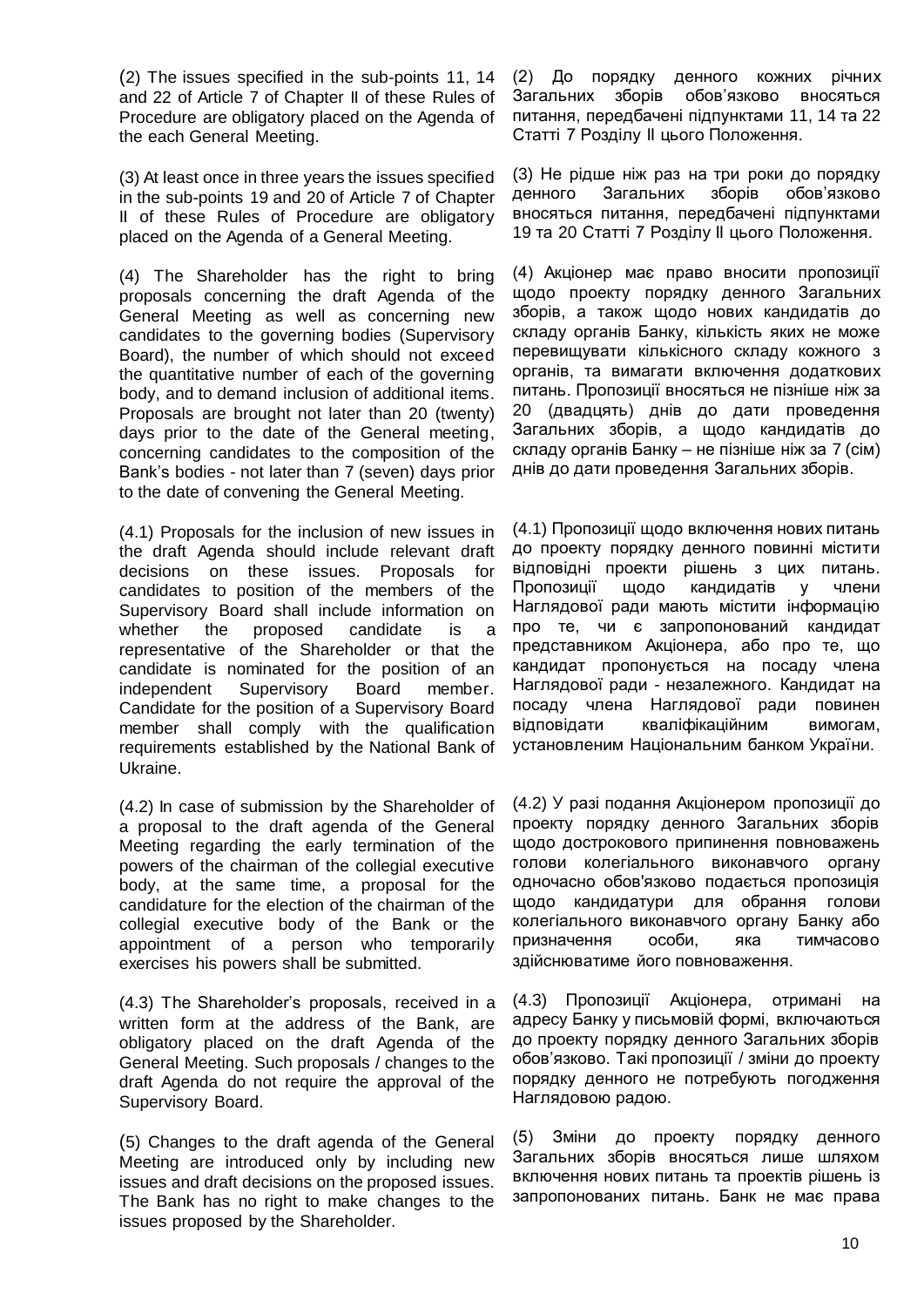(5.1) The Supervisory Board of the Bank, and in case of convening an extraordinary General Meeting at the request of the shareholders, shareholders requesting it make a decision to include proposals (new agenda items and / or new draft decisions on agenda items) in the draft agenda and approve the draft agenda not later than 15 days before the date of the General Meeting, and regarding the candidates to the composition of the Bank's bodies - no later than four days before the date of the General Meeting.

(6) In case of bringing changes to the draft Agenda of the General Meeting the Bank shall notify the Shareholder about such changes not later than 10 days prior to the date of the General Meeting, and regarding the candidates to the bodies of the Bank – not later than four days to the date of the General Meeting, and sends the draft Agenda together the draft decisions, added upon the Shareholder's proposal, by means of post/E-mail, courier or telefax.

(7) The Shareholder has possibility to get acquainted with the draft of the decisions of the draft Agenda items.

(8) The General Meeting has no right to make decisions on the issues, which are not included into the Agenda, except for the issues of changing the order of consideration of Agenda issues and the announcement of a break during the General Meeting until the next day.

## **VI. REPRESENTATION OF SHAREHOLDERS**

#### **Article 12**

(1) Any natural person in full capacity who received a respective Power of Attorney from the Shareholder can represent the Shareholder at the General Meeting.

(2) The Shareholder has the right to appoint its representative on a permanent basis or with a fixed term. The Shareholder may at any time substitute its representative giving the prior notice on such a decision to the Supervisory Board.

вносити зміни до запропонованих Акціонером питань.

(5.1) Наглядова рада Банку, а в разі скликання позачергових Загальних зборів на вимогу акціонерів, - акціонери, які цього вимагають, приймають рішення про включення пропозицій (нових питань порядку денного та/або нових проектів рішень до питань порядку денного) до проекту порядку денного та затверджують проект порядку денного не пізніше ніж за 15 днів до дати проведення Загальних зборів, а щодо кандидатів до складу органів товариства - не пізніше ніж за чотири дні до дати проведення Загальних зборів.

(6) У разі внесення змін до проекту порядку денного Загальних зборів Банк не пізніше ніж за 10 днів до дати проведення Загальних зборів, а щодо кандидатів до складу органів Банку – не пізніше ніж за чотири дні до дати проведення Загальних зборів, повідомляє Акціонера про такі зміни та направляє порядок денний, а також проекти рішень, що додаються на підставі пропозицій Акціонера, шляхом надіслання йому поштою/електронною поштою, кур'єром або по телефаксу.

(7) Акціонер до проведення Загальних зборів має можливість ознайомитися з проектом (проектами) рішення з питань проекту порядку денного.

(8) Загальні збори не мають права приймати рішення стосовно питань, які не включені до порядку денного, крім питань зміни черговості розгляду питань порядку денного оголошення перерви у ході Загальних зборів до наступного дня.

# **VI. ПРЕДСТАВНИЦТВО АКЦІОНЕРІВ**

#### **Стаття 12**

(1) Представником Акціонера на Загальних зборах може бути будь-яка дієздатна фізична особа, що отримала відповідну довіренність від Акціонера.

(2) Акціонер має право призначити свого представника постійно або на певний строк. Акціонер має право у будь-який момент замінити свого представника, повідомивши про це Наглядову раду Банку.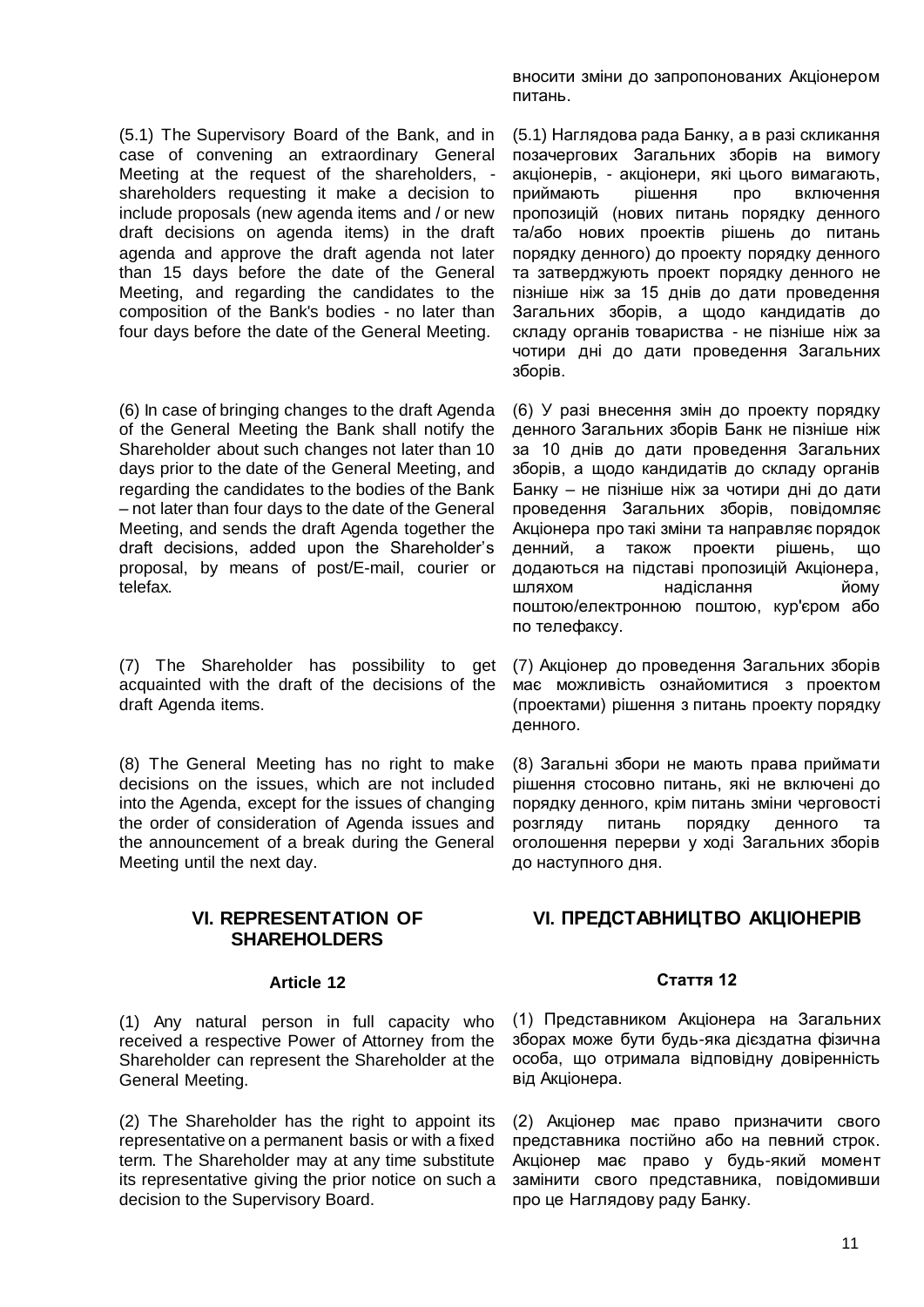(3) The Power of Attorney for participation and voting at the General Meeting can be certified by registrar, depositary, custodian, notary or other officials, who execute notaries actions or in another manner deemed by the legislation.

(4) The Power of Attorney for participation and voting at the General Meeting may contain the tasks concerning voting, i.e. the list of the General Meeting draft Agenda items with indication how and for what (against what) proposal to vote. While voting at the General Meeting the Shareholder's representative must vote precisely like it is deemed by the tasks in respect to voting.

(5) If the Power of Attorney does not contain the tasks concerning voting, the Shareholder's representative makes decisions on all issues concerning voting at the General Meeting at his/her disposal.

(6) The Shareholder has the right to recall and replace its representative at the General Meeting of the Bank at any time.

(7) Issue of the Power of Attorney for participation and voting at the General Meeting does not eliminate the right of the Shareholder who issued this Power of Attorney to participate at this General Meeting instead of its representative.

## **VІI. THE MANNER OF HOLDING THE GENERAL MEETING**

#### **Article 13**

(1) The manner of holding the General Meeting is determined by these Rules of Procedure, the Articles of Association of the Bank, and, upon necessity, by respective decisions of the General Meeting.

(2) The General Meeting cannot be opened earlier than it was stated in the notice about convening the General Meeting.

(3) Registration of Shareholders (their representatives) shall be made on the basis of the list (Register) of Shareholders who have the right to participate at the General Meeting. The Register shall be executed in compliance with the regulations about the depository system of Ukraine with indication of the number of votes that each Shareholder has. Registration of Shareholders (their representatives) is made by a

(3) Довіреність на право участі та голосування на Загальних зборах може посвідчуватися реєстратором, депозитарієм, зберігачем, нотаріусом та іншими посадовими особами, які вчиняють нотаріальні дії, чи в іншому передбаченому законодавством порядку.

(4) Довіреність на право участі та голосування на Загальних зборах може містити завдання щодо голосування, тобто перелік питань проекту порядку денного Загальних зборів із зазначенням того, як і за яке (проти якого) рішення потрібно проголосувати. Під час голосування на Загальних зборах представник повинен голосувати саме так, як передбачено завданням щодо голосування.

(5) Якщо довіреність не містить завдання щодо голосування, представник вирішує всі питання щодо голосування на Загальних зборах акціонерів на свій розсуд.

(6) Акціонер має право у будь-який час відкликати чи замінити свого представника на Загальних зборах Банку.

(7) Надання довіреності на право участі та голосування на Загальних зборах не виключає право участі на цих Загальних зборах Акціонера, який видав довіреність, замість свого представника.

## **VIІ. ПОРЯДОК ПРОВЕДЕННЯ ЗАГАЛЬНИХ ЗБОРІВ**

#### **Стаття 13**

(1) Порядок проведення Загальних зборів встановлюється цим Положенням, Статутом Банку, а також, за необхідності, відповідними рішеннями Загальних зборів.

(2) Загальні збори Банку не можуть розпочатися раніше, ніж зазначено у повідомленні про проведення Загальних зборів.

(3) Реєстрація акціонерів (їх представників) проводиться на підставі переліку акціонерів, які мають право на участь у Загальних зборах, складеного в порядку, передбаченому законодавством про депозитарну систему України, із зазначенням кількості голосів кожного акціонера. Реєстрацію акціонерів (їх представників) проводить особа, що призначається Наглядовою радою Банку.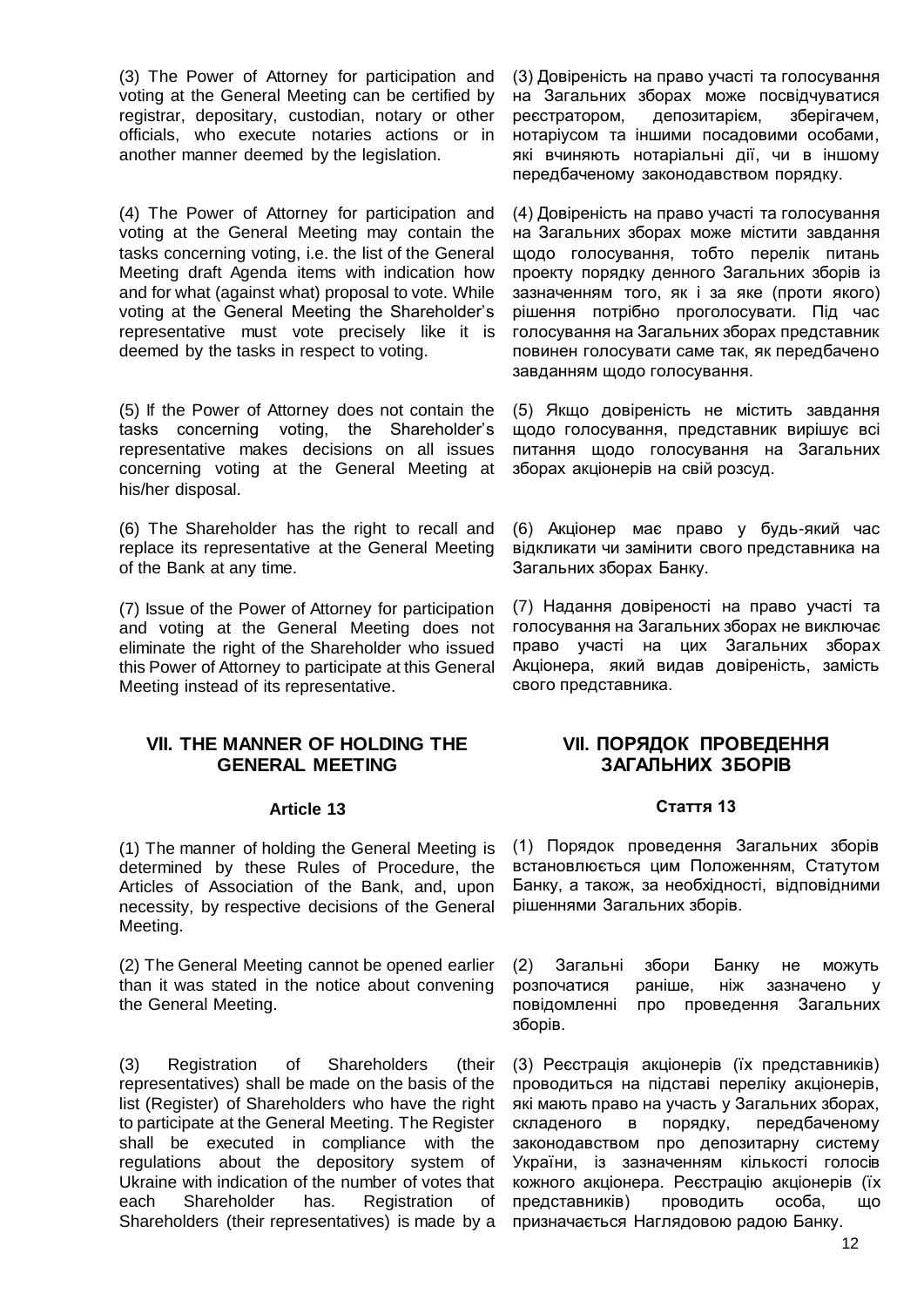person, appointed by the Supervisory Board of the Bank.

(4) The person, who registers the Shareholders (their representatives), signs the list (Register) of Shareholders, who have the right to participate in the General Meeting. The person, who registers the Shareholders (their representatives), has the right to reject registration of a Shareholder (its representative) only in case the later does not have necessary powers to participate at the General Meeting, as required by current legislation.

(5) The list (Register) of Shareholders (their representatives) who have been registered to participate at the General Meeting is safe-kept together with Shareholder's Resolution.

(6) General Meeting progress can be recorded by technical means upon the decision of the General Meeting or its initiators. Respective records shall be attached to the Shareholder's Resolution.

## **VIII. QUORUM OF THE GENERAL MEETING**

## **Article 14**

(1) The presence of quorum at the General Meeting is determined by a person, who registers the Shareholders (their representatives), at the moment of closing the procedure for registration of the Shareholders (their representatives) to participate in the General meeting of the Bank.

(2) The quorum at the General Meeting is reached on condition that Shareholders (their representatives) having more than 50% of voting shares have been registered for participation at the General Meeting.

## **IX. PROCEDURE FOR MAKING DECISIONS BY THE GENERAL MEETING**

## **Article 15**

(1) Chairman of the Supervisory Board chairs the General Meeting. In case the Chairman of the Supervision Board is unable to exercise his/her powers, the latter shall be exercised by one of members of the Supervision Board pursuant to the Supervisory Board decision. The General Meeting

(4) Особа, що здійснює реєстрацію акціонерів (їх представників), підписує перелік акціонерів, які мають право на участь у Загальних зборах. Особа, що здійснює реєстрацію акціонерів (їх представників), має право відмовити в реєстрації акціонеру (його представнику) лише у разі відсутності в акціонера (його представника) необхідних документів, які надають йому право участі у Загальних зборах, відповідно до законодавства.

(5) Перелік акціонерів (їх представників), які зареєструвалися для участі у Загальних<br>зборах, зберігається разом із Рішенням зборах, зберігається Акціонера.

(6) Хід Загальних зборів або розгляд окремого питання за рішенням ініціаторів Загальних зборів чи самих зборів може фіксуватися технічними засобами, відповідні записи яких додаються до Рішення Акціонера.

## **VIII. КВОРУМ ЗАГАЛЬНИХ ЗБОРІВ**

## **Стаття 14**

(1) Наявність кворуму Загальних зборів визначається особою, що здійснює реєстрацію акціонерів (їх представників), на момент закінчення реєстрації акціонерів (їх представників) для участі у Загальних зборах Банку.

(2) Загальні збори Банку мають кворум за умови реєстрації для участі у них акціонерів, які сукупно є власниками більш як 50 відсотків голосуючих акцій.

# **IX. ПОРЯДОК ПРИЙНЯТТЯ РІШЕНЬ ЗАГАЛЬНИМИ ЗБОРАМИ**

# **Стаття 15**

(1) Загальні збори проводяться під головуванням Голови Наглядової ради. У разі неможливості виконання головою Наглядової ради своїх повноважень його повноваження здійснює один із членів Наглядової ради за рішенням Наглядової ради. Загальні збори проводяться шляхом обговорення питань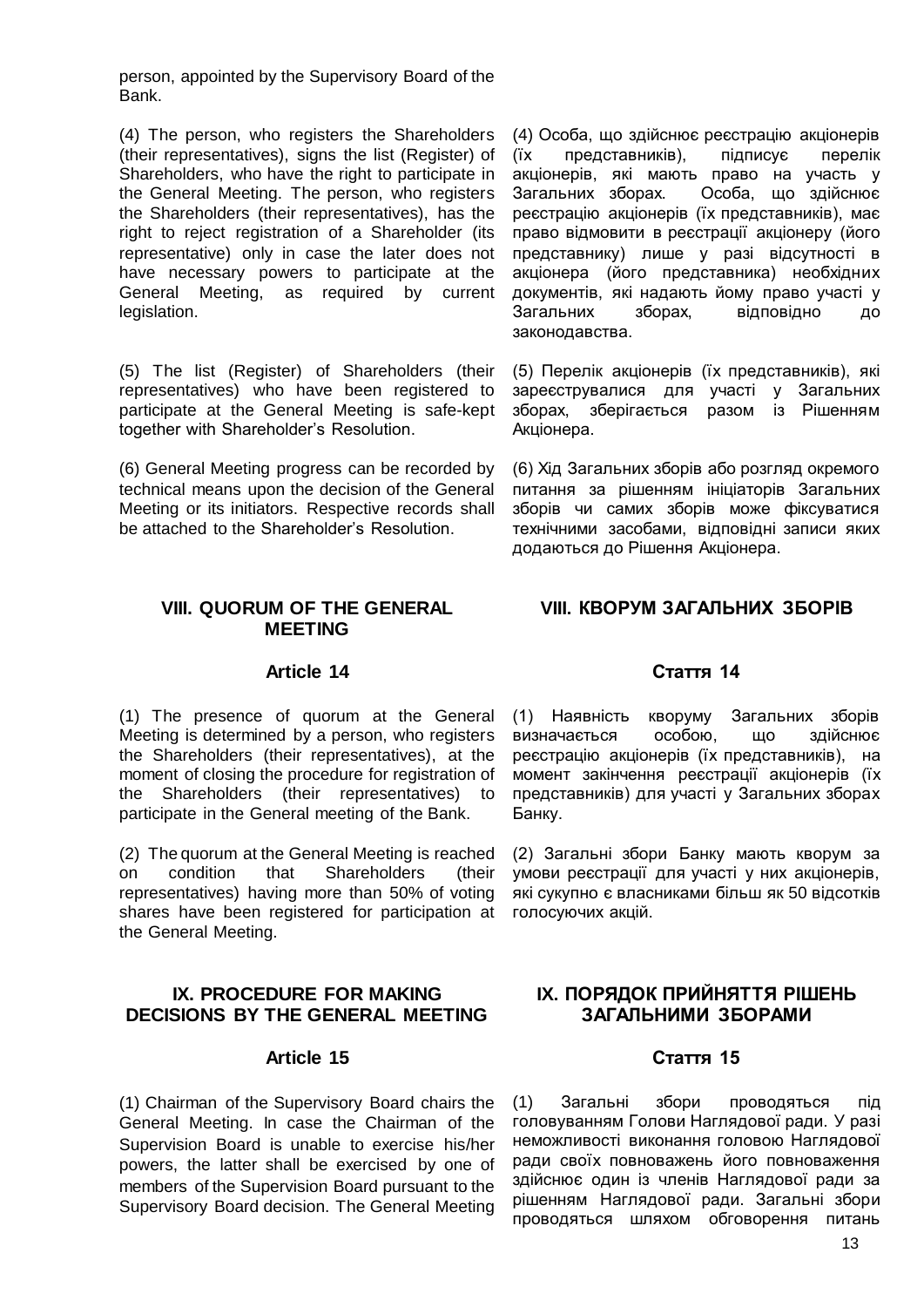is conducted through considering items placed on the agenda by the participating Shareholders (or their representatives), adopting respective decisions and recording such adopted decisions in written in a separate Shareholder's Resolution.

(2) Shareholders who own the registered shares have the voting rights at the General Meeting. One voting share provides one vote to its Shareholder to be used when voting on each item on the agenda of the General Meeting.

(3) Shareholder cannot be deprived of his/her voting right.

(4) Decision of the General Meeting is considered to be adopted if majority of Shareholders, who have been registered for participation at the General Meeting, voted in favor of such a decision.

(5) The election of a personal membership of the Supervisory Board is carried out without the use of a cumulative voting.

(6) The General Meeting of Shareholders can be interrupted till the next day. In this case, there is no need for the repeated registration of the Shareholders (their representatives) on the next day. Number of votes of the Shareholders, who registered to participate in the General Meeting, is determined based on the first day registration.

(7) The General Meeting continues after interruption at the same place which has been indicated in notification about holding of the General Meeting. There should not be more than three interruptions of the same General Meeting.

(8) Voting is carried out on all items on the Agenda of a General Meeting.

(9) Secretary of the General Meeting caries out calculation of cast votes "for" or "against" making decision on each considered item. The results of this calculation are reflected in the Shareholder's Resolution.

(10) Since the Shareholder of the Bank is one person, the provisions of the law concerning the order of convocation and carrying out of the Bank's General meeting are not applied, and the authorities of the General Meeting are exercised by the Shareholder solely. The powers of the

порядку денного присутніми на зборах Акціонерами (чи їх представниками), прийняття відповідних рішень та письмової фіксації цих рішень у окремому Рішенні Акціонера.

(2) Право голосу на Загальних зборах Банку мають акціонери - власники простих акцій. Одна голосуюча акція надає акціонеру один голос для вирішення кожного з питань, винесених на голосування на Загальних зборах Банку.

(3) Акціонер не може бути позбавлений права голосу.

(4) Рішення Загальних зборів Банку з питання, винесеного на голосування, приймається простою більшістю голосів акціонерів, які зареєструвалися для участі у Загальних зборах та є власниками голосуючих з цього питання акцій.

(5) Обрання персонального складу Наглядової ради здійснюється без застосування кумулятивного голосування.

(6) У ході Загальних зборів може бути оголошено перерву до наступного дня. Повторна реєстрація акціонерів (їх представників) наступного дня не проводиться. Кількість голосів акціонерів, які зареєструвалися для участі в Загальних зборах, визначається на підставі даних реєстрації першого дня.

(7) Після перерви Загальні збори проводяться в тому самому місці, що зазначене в повідомленні про проведення Загальних зборів. Кількість перерв у ході проведення Загальних зборів не може перевищувати трьох.

(8) На Загальних зборах голосування проводиться з усіх питань порядку денного, винесених на голосування.

(9) Секретар Загальних зборів здійснює підрахунок голосів, відданих «за» та «проти» прийняття того чи іншого рішення. Результати підрахунку фіксуються секретарем у Рішенні Акціонера.

(10) Оскільки Акціонером Банку є одна особа, то до Загальних зборів не застосовуються положення законодавства щодо порядку скликання та проведення Загальних зборів Банку, а повноваження Загальних зборів здійснюються Акціонером одноосібно.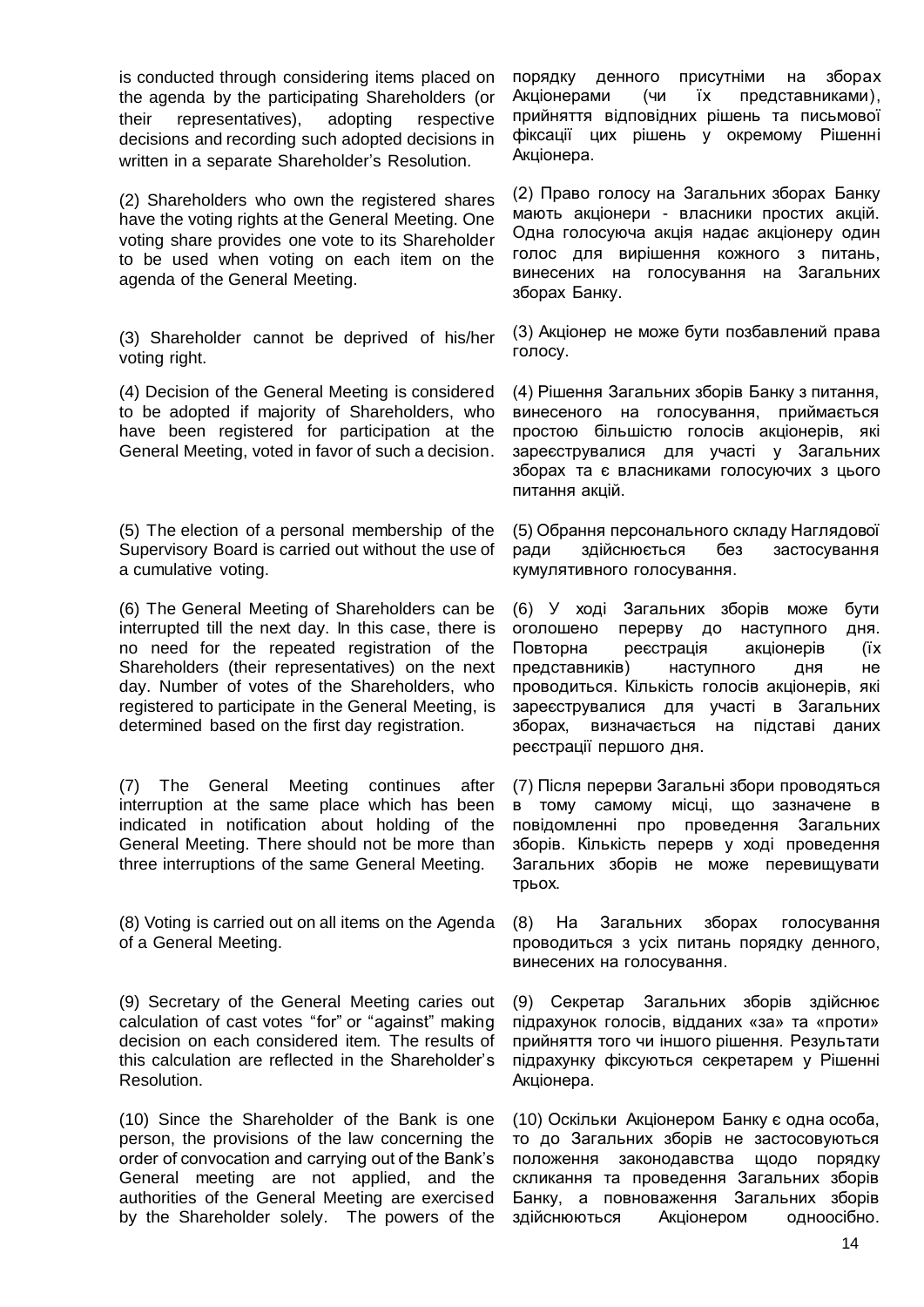General Meeting provided for in Article 7 of Chapter II of these Rules of Procedure of the General Meeting of Shareholders and other powers of the General Meeting, which are not directly prohibited by the effective legislation of Ukraine, are exercised by the Shareholder solely.

**X. SHAREHOLDER'S RESOLUTIONS**

## **Article 16**

(1) The results of consideration of all agenda items, results of voting and adopted decisions are reflected in the Shareholder's Resolution.

(2) The Secretary of the General Meeting prepares draft Resolution of the Shareholder on considered Agenda issues.

(3) Head of Corporate Secretariat Unit fulfills the functions of the secretary of the General Meeting of Shareholders according to a job description or any other person of the Bank may be appointed as a secretary by a decision of the Supervisory Board.

(4) Decisions of the Shareholder on issues, belonging to the competence of the General Meeting, are laid down in written (in a form of Resolution) and is signed by the Shareholder (its representative). Such a Resolution has the status of Minutes of the General Meeting of the Bank.

(5) Resolutions of the Shareholder become binding on all bodies and officers of the Bank.

(6) The General Meeting in its resolution define the body or employees of the Bank, which are responsible for the implementation of the adopted decisions. Otherwise, the Bank's Supervisory Board ensures the implementation of the decisions approved by the General Meeting.

(7) Resolution of the Shareholder, which is submitted for the state registration of changes to the information/data about the legal entity OTP BANK JSC, which is recorded in the Single (Unified) State Register of Ukraine, is laid down in written, stitched and signed by the Shareholder (its representative). Authenticity of signatures on such a Resolution is notary certified in accordance with rules and requirements of a country where a General Meeting is carried out.

Повноваження Загальних зборів, передбачених статтею 7 розділу ІІ цього Положення про Загальні збори Акціонерів, та інші повноваження Загальних зборів, прямо не заборонені чинним законодавством України, здійснюються Акціонером одноосібно.

# **X. РІШЕННЯ АКЦІОНЕРА**

## **Стаття 16**

(1) Результати обговорення питань порядку денного, підсумки голосування та прийнятті рішення фіксуються у Рішенні Акціонера.

(2) Секретар Загальних зборів готує проект Рішення Акціонера з розглянутих питань порядку денного.

(3) Функції секретаря Загальних зборів Акціонерів виконує начальник відділу корпоративного секретаріату відповідно до посадової інструкції або будь-яка інша особа Банку за рішенням Наглядової ради.

(4) Рішення Акціонера з питань, що належать до компетенції Загальних зборів, оформлюється письмово (у формі Рішення) та підписуються Акціонером (його представником). Таке рішення Акціонера має статус Протоколу Загальних зборів Банку.

(5) Рішення Акціонера є обов'язковими до виконання всіма органами та посадовими особами Банку.

(6) Загальні збори у своєму рішенні визначають орган чи працівників Банку, на яких покладається відповідальність за виконання ухвалених рішень. В іншому випадку Наглядова рада Банку забезпечує виконання рішень, затверджених Загальними зборами.

(7) Рішення Акціонера, що подається для державної реєстрації змін до відомостей про юридичну особу АТ «ОТП БАНК», що містяться в Єдиному державному реєстрі України, викладається у письмовій формі, прошивається, пронумеровується та підписується Акціонером (його представником). Справжність підписів на такому рішенні нотаріально засвідчується відповідно до правил та вимог країни за місцем проведення Загальних зборів.